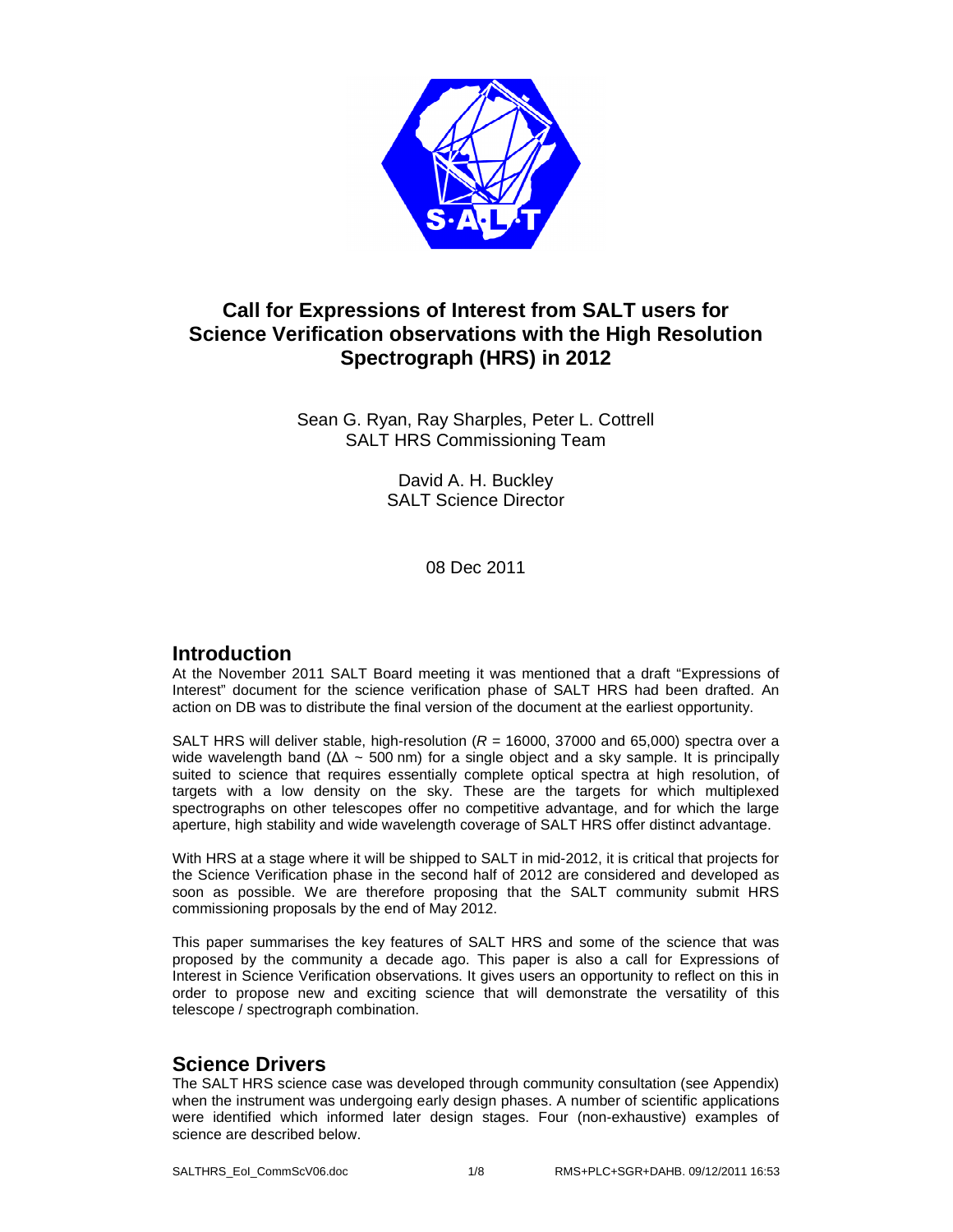#### Stellar radial velocity measurements

Radial velocity measurements vary greatly in the accuracy that they require. SALT HRS will provide data for kinematic and dynamical studies of faint stellar populations in the Galaxy and some Local Group targets, as well as precision radial velocities using either an iodine cell, simultaneous Th-Ar arc injection or fibre double scrambler (or suitable combinations of these).

SALT HRS will be installed in a vacuum tank to avoid variations in the refractive index of air with pressure or temperature that is one of the major limitations on accuracy at the sub-km  $s<sup>-1</sup>$ level. The fibre-fed HARPS regularly attains  $\sim 1$  m s<sup>-1</sup> accuracy (at  $R = 115,000$ ) without an iodine cell; at  $R = 65000$ , SALT HRS will use the previously mentioned precision techniques (iodine cell; Th-Ar arc; scrambler) to achieve comparable precision. These modes will be well suited to the study of extra-solar planets.

#### Stellar atmosphere analysis

Stellar atmosphere analyses cover a wide range of astrophysical sites, for example the photospheres, chromospheres and coronae of late-type active stars, pulsating stars, stars with winds, and interacting binaries. Such studies often require data at high resolution of widely-separated spectral features, which is precisely the capability of SALT HRS. Simultaneity at widely separated wavelengths is not only more efficient of observing time but can be crucial in the case of variable phenomena related to outbursts or orbital phase. Doppler tomography and eclipse mapping are two examples of the unique outputs achievable from observations of this nature. Many programs will also benefit from synoptic observations taken on timescales of days-weeks-months-years.

### Chemical compositions of stars

Abundance studies generally benefit more from high spectral resolution than from high S/N in the continuum. For this reason, high spectral resolution is usually advantageous, and this reflects the drive for R up to  $\sim$  65,000. Moreover, the highest resolving powers are essential for dealing with blended spectral features. Chemical composition studies of the stellar populations and chemical evolution of the Galaxy and nearby Local Group members are likely to be key targets for SALT HRS. The Galactic population studies RAVE and Gaia are based around the Ca IR triplet at 848-868 nm. SALT HRS will cover this region.

### Interstellar and intergalactic absorption

SALT HRS will be installed on one of the largest telescopes in the southern hemisphere, capable of simultaneously recording widely separated absorption lines and diffuse interstellar bands at moderate resolving power ( $R \sim 65,000$ ), and hence should make an important contribution to the study of Galactic, Local Group (including Magellanic Clouds) and highredshift absorbers, particularly for faint sources which have been out of the reach of more modest telescopes.

# **Description of Operational Modes**

### **Low-Resolution Mode (with Nod and Shuffle)**

The lowest resolving-power,  $R = 16000$  configuration should be seen as a specialist mode. This configuration offers the same fibre input diameter as the  $R = 37000$  mode but with two beneficial differences: nominally 1.4× higher throughput because the fibre output is not image-sliced (hence the coarser resolution), and the opportunity to use nod-and shuffle for improved sky subtraction. The nod-and-shuffle operation samples two different sky fields on either side of the target, for half of the total exposure time in each case. It ensures that object and sky spectra can be extracted from the same pixels on the CCD. In addition, the starlight falls on two different regions of the CCD (corresponding to the two fibre positions) and hence benefits from a SQRT(2) reduction in the impact of residual flat-field noise, but without an increase in read-noise.

This improvement in sky sampling and reduction in flat-field residuals will benefit observations of the faintest targets requiring the lowest resolving power. Examples where the lowest resolving power may be tolerable and where the improved background sampling might be beneficial include spectroscopy of diffuse interstellar bands against lines of sight to distant stars or quasars, and molecular band analyses of stars in Local Group galaxies.

### **Medium Resolution Mode**

The  $R = 37000$  mode is expected to be the most commonly used SALT HRS mode. It has adequately high resolving power for many projects but with a larger fibre diameter and larger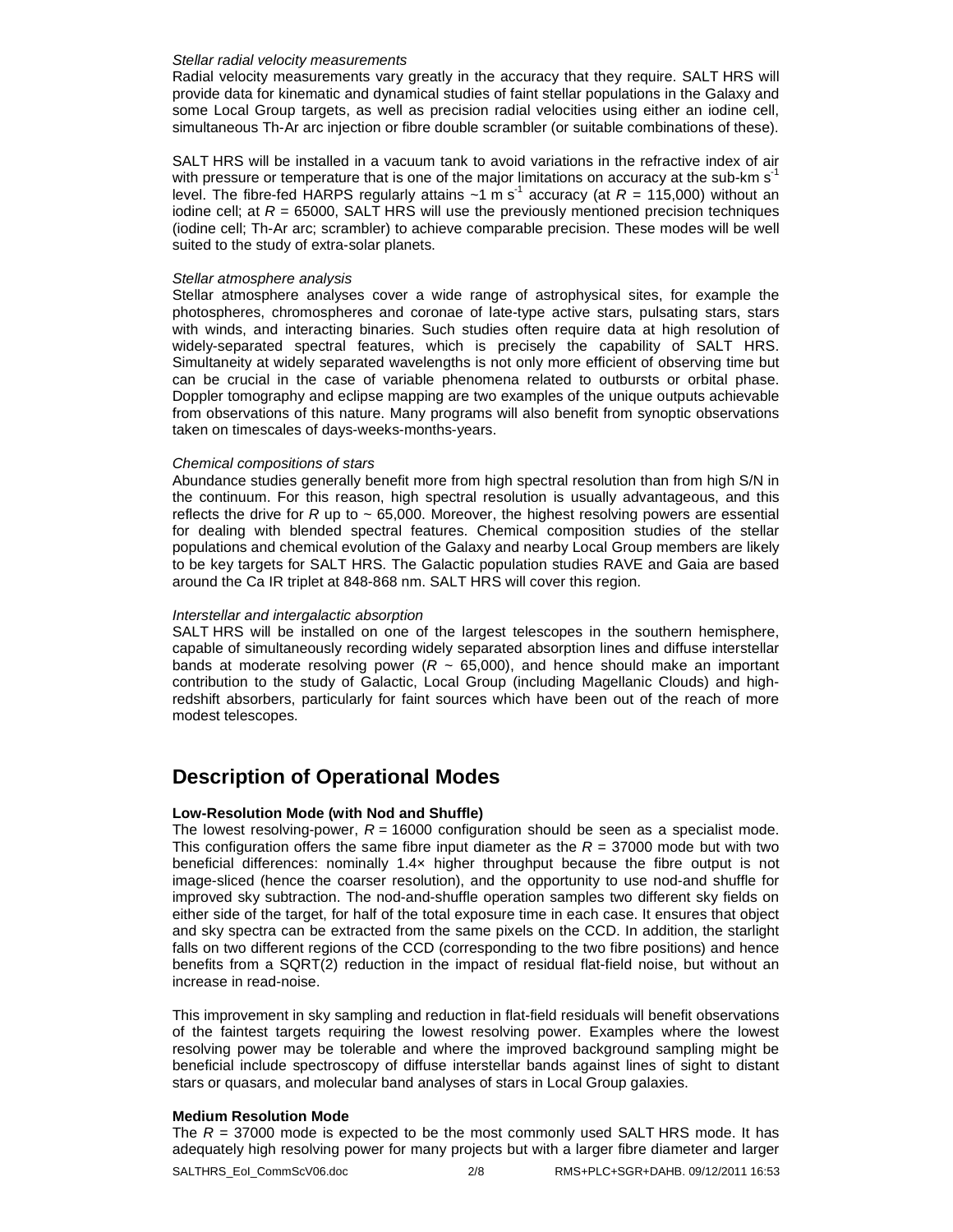throughput than the  $R = 65000$  mode. Studies of objects whose intrinsic line widths are broader than two resolution elements of the  $R = 65000$  mode, such as rotating stars (e.g. most O and B stars), stars in which the Balmer line strength measurements are the principal aims, and studies of molecular bands at medium resolution are likely to benefit from the resolving power vs throughput trade-off available in this mode.

### **High Resolution Mode**

The  $R = 65000$  mode is likely to be selected only by those projects for which the lower throughput compared to the  $R = 37000$  mode is more than offset by the greater resolving power. One such category of observations will be studies of line profiles in investigations of stellar atmosphere dynamics, the measurement of isotope ratios, or the study of absorbing structures in the interstellar or intergalactic medium at the highest velocity resolution. This resolving power will also be preferred for spectral work in crowded spectral regions, such as in efforts to detect the weak, partially blended lines of key elements in abundance analyses. Studies that benefit from fine sampling of the stellar line profiles, such as the most precise radial velocity work, will also utilise this resolving power. Recall, however, that the wavelength stability of the instrument as a whole will be much higher than in traditional non-vacuum spectrographs, and astronomers may find they can achieve adequate velocity accuracy even at  $R = 37000$  because of the improved systematics compared to other spectrographs.

### **Precision Radial Velocity Mode**

The precision radial velocity mode will be implemented at  $R = 65000$ , because of the importance of adequately sampling the line profiles in order to achieve sub-resolution element accuracy. (An error of 0.5 m s<sup>-1</sup> corresponds to  $10^{-4}$  of a resolution element!). The light path includes a 'double scrambler' to improve the radial scrambling of the fibres and reduce the spectral shifts due to the star moving on the input face of the fibre. In this mode it is also possible to place an iodine cell in the beam (both channels) to provide a superimposed set of wavelength reference lines in the 500-620 nm range, or to illuminate the second (sky) fibre with an internal Th-Ar calibration source to obtain a simultaneous wavelength calibration. The efficiency of this mode is therefore expected to be ~50%-70% of the normal high resolution mode and would normally only be used where this level of wavelength stability is essential.

### **Calibration**

Wavelength calibration for the first three modes will be undertaken using the SALT Calibration System and consist of a set of Th-Ar hollow-cathode lamp spectra obtained through both fibres. These calibrations will normally be taken during the day. Spectrophotometric standard stars will normally be observed during twilight (at no cost), although they can be requested (as indeed can other standards or calibrators) at other times during the night, which will be charged for.

|                                               | <b>Resolving power</b> |               |       |
|-----------------------------------------------|------------------------|---------------|-------|
|                                               | Low                    | <b>Medium</b> | High  |
| Fiber diameter (arcsecs)                      | 2.23                   | 2.23          | 1.56  |
| Slit width (arcsecs)                          | 1.673                  | 0.710         | 0.355 |
| # of slices                                   |                        |               |       |
| Blue arm                                      | 16200                  | 36600         | 64400 |
| Red arm                                       | 16200                  | 37300         | 69200 |
| Blue arm transmissions [spc+slt+tel] $(\%)^T$ | 13.4                   | 9.4           | 6.0   |
| Red arm transmissions [spc+slt+tel] (%)       | 17.4                   | 12.1          | 7.7   |

|  |  | Table 1. Summary characteristics and efficiency predictions |  |  |
|--|--|-------------------------------------------------------------|--|--|
|--|--|-------------------------------------------------------------|--|--|

 $\overline{a}$ 

SALTHRS\_EoI\_CommScV06.doc 3/8 RMS+PLC+SGR+DAHB. 09/12/2011 16:53 1 At the blaze wavelength of each order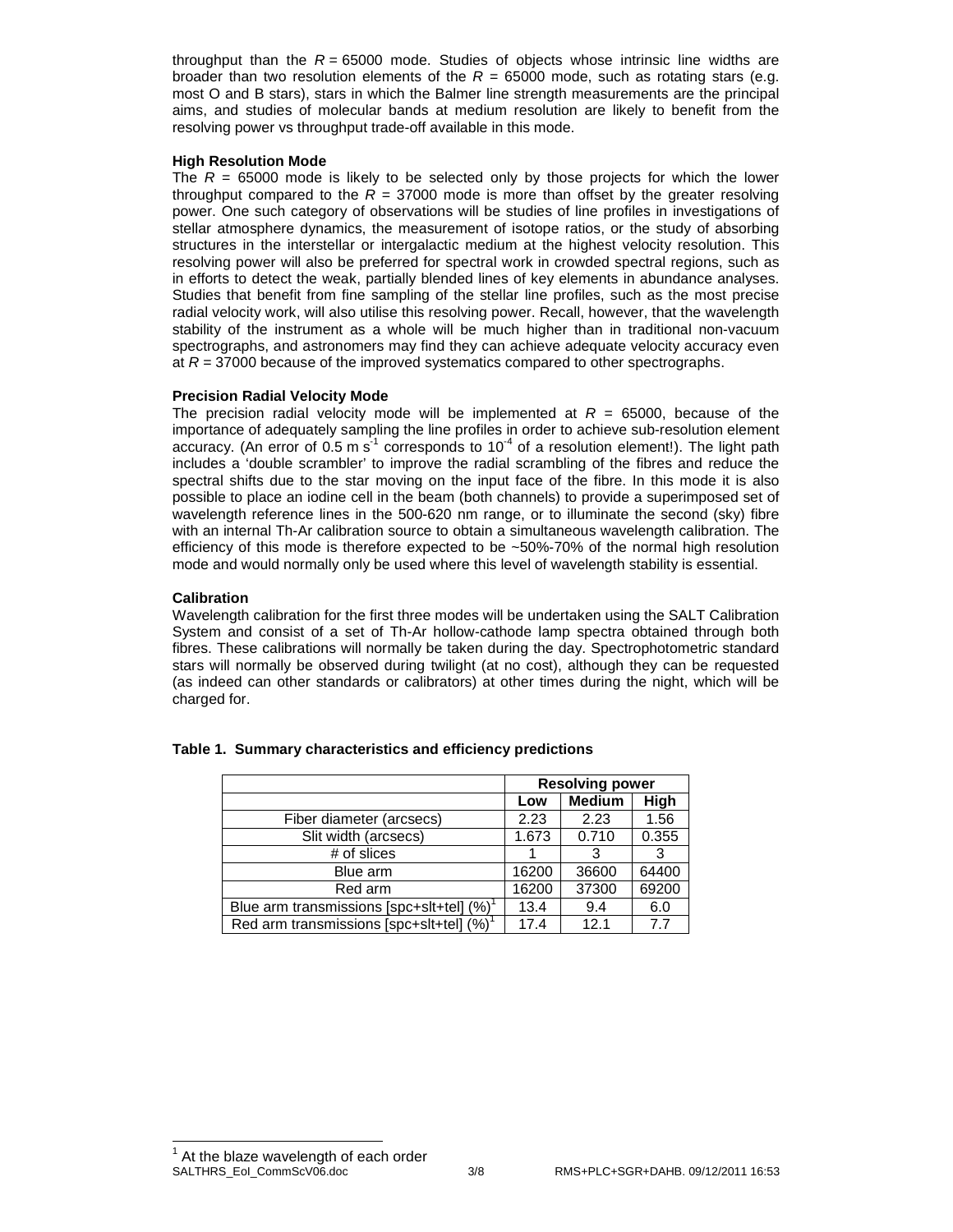



Figure 1. The expected signal to noise ratio (S/N) of SALT HRS as a function of stellar visual magnitude  $(m<sub>v</sub>)$  and exposure time. The calculations are for wavelengths of 460 (blue arm) and 725 nm (red arm) and the low (R~16,000), medium (R~35,000) and high (R~65,000) spectral resolving powers. A G dwarf star, 1 arcsec seeing, exposure time of 1800 sec and a telescope airmass of 1.3 are assumed. The sky brightness is calculated assuming the moon to be at first quarter. The S/N is for each extracted half-resolution element at the echelle blaze peak.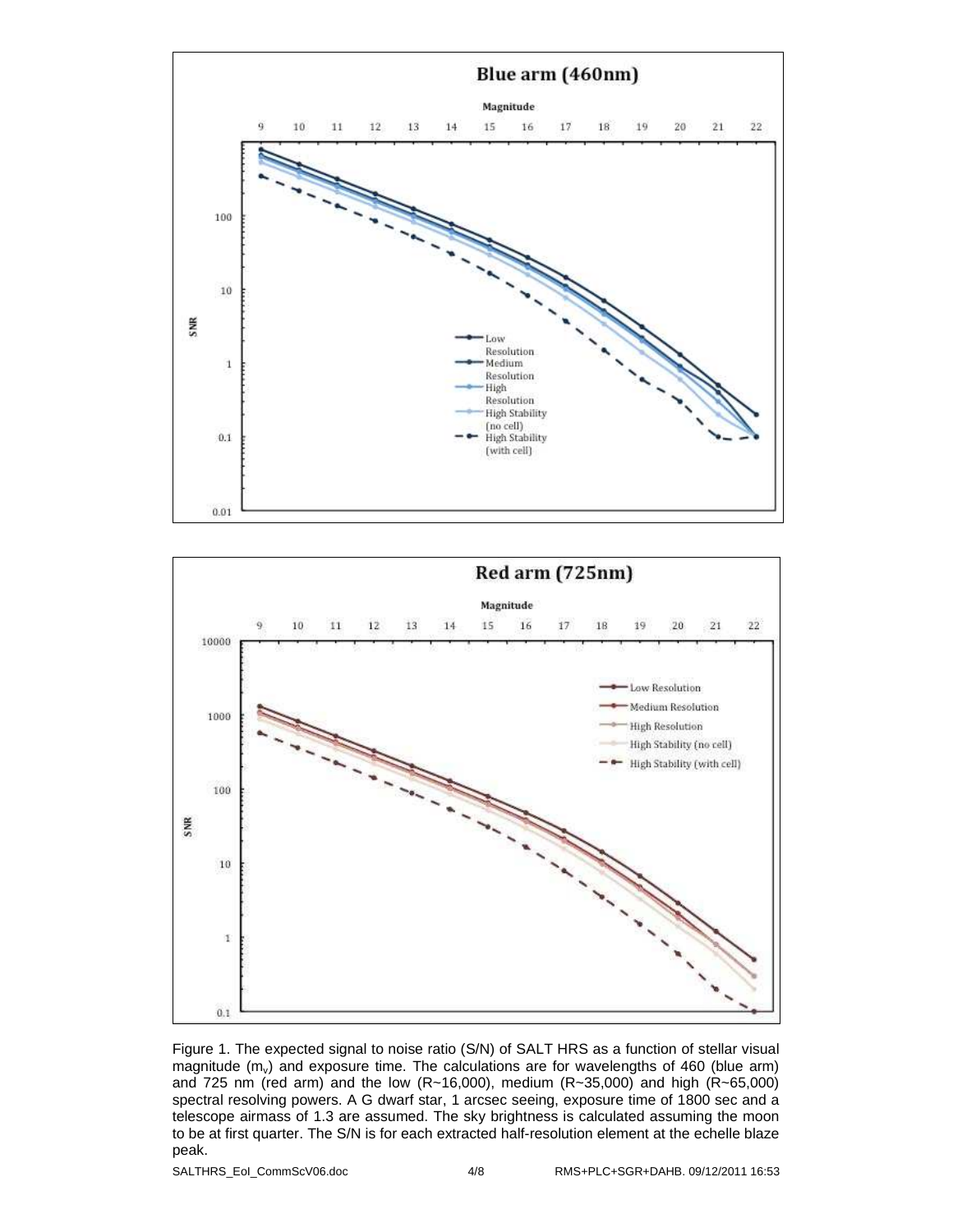

Figure 2. Wavelength coverage for the red (top) and blue (bottom) arm of SALT HRS. Key spectral features are noted on each image.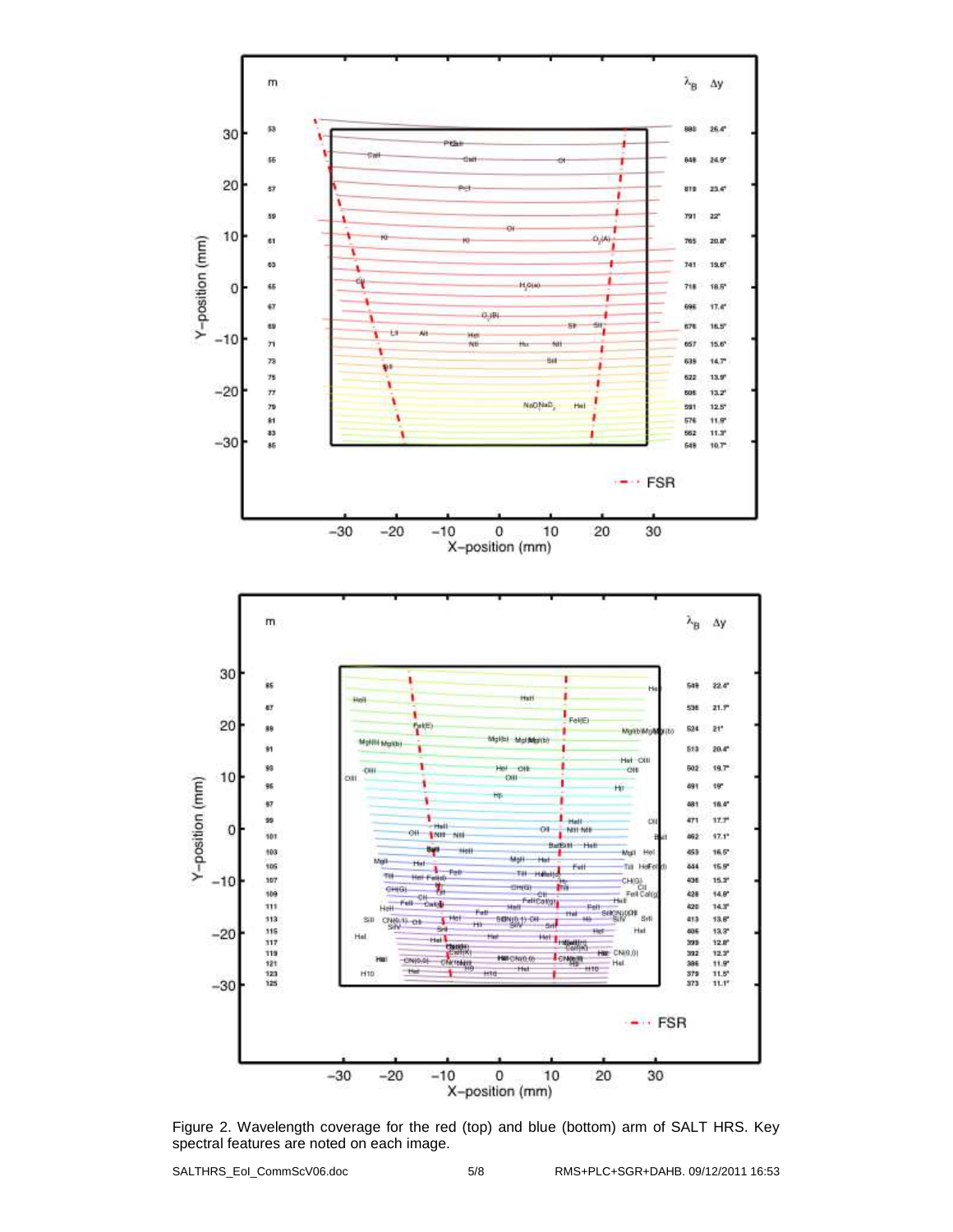# **Call for Expressions of Interest**

Current expectations are that HRS will have two instrument commissioning periods starting in August 2012, followed by a science verification phase in November 2012. In practice, some science verifications observations may be made in the earlier session, and some commissioning may take place in the second session.

SALT is pleased to make this call for expressions of interest from members of the SALT user community for observations to be made during the science verification phase. Expressions of interest should be submitted using the SALT Phase 1 proposal tool by 31 May 2012. This will be the same procedure as for the existing instruments, SALTICAM and RSS (see: www.salt.ac.za/observing/proposing-for-salt-observations/phase-i-proposal-instructions/.)

This tool will be updated by 1 May to allow the required HRS parameters to be entered. The expression of interest should contain the following information, some of which will be entered into the Phase 1 proposal form, and some in the supporting text file (scientific & technical justification, immediate objectives):

- name of proposers, email addresses, and their institutions
- resolving power required and whether special modes are required (e.g. nod and shuffle at  $R = 16k$ ; iodine cell; simultaneous ThAr; double scrambler)
- targets, which must be available in the latter part of 2012/early 2013
- observation times, not exceeding 10 hrs in total for the proposal (inclusive of overheads)
- calibration requirements (especially any non-standard calibrations)
- scientific and technical case for the observations and a statement of why these observations would be a good test or demonstrator of HRS capabilities (in Sections 11-13 of the proposal form)
- confirmation that the proposers reasonably expect to have the resources and the time in the latter part of 2012 to conduct the scientific analysis of any science verification observations and feedback to SALT and the HRS development team on the outcome of the observations within four weeks of receiving the data. Data taken during the Science Verification phase will be made available for use of SALT and by the HRS development team for the purposes of examining or reporting the performance of the instrument.
- The Science Verification phase will be limited to the extent necessary to prove the performance of the instrument, with an expectation of allocating 100 – 150 hours during 2012 Semester 2 (1 Nov 2012 – 30 Apr 2013).
- Programs accepted for Science Verification will not be charged for, as in previous commissioning calls.

Expressions of interest will be assessed by a panel established by the SALT Science Director specifically for the HRS science verification phase, having regard to the suitability for the projects for testing, proving and demonstrating the capabilities of HRS, and to their greater scientific merit. The panel will consist of the HRS Principal Investigator and Science Advisor and other members of the HRS commissioning and operations teams.

## **References**

Design specifications for HRS are published in:

Barnes et al 2008, Proc of SPIE 7014, 70140K

Bramall et al 2010, Proc of SPIE 7735, 77354F.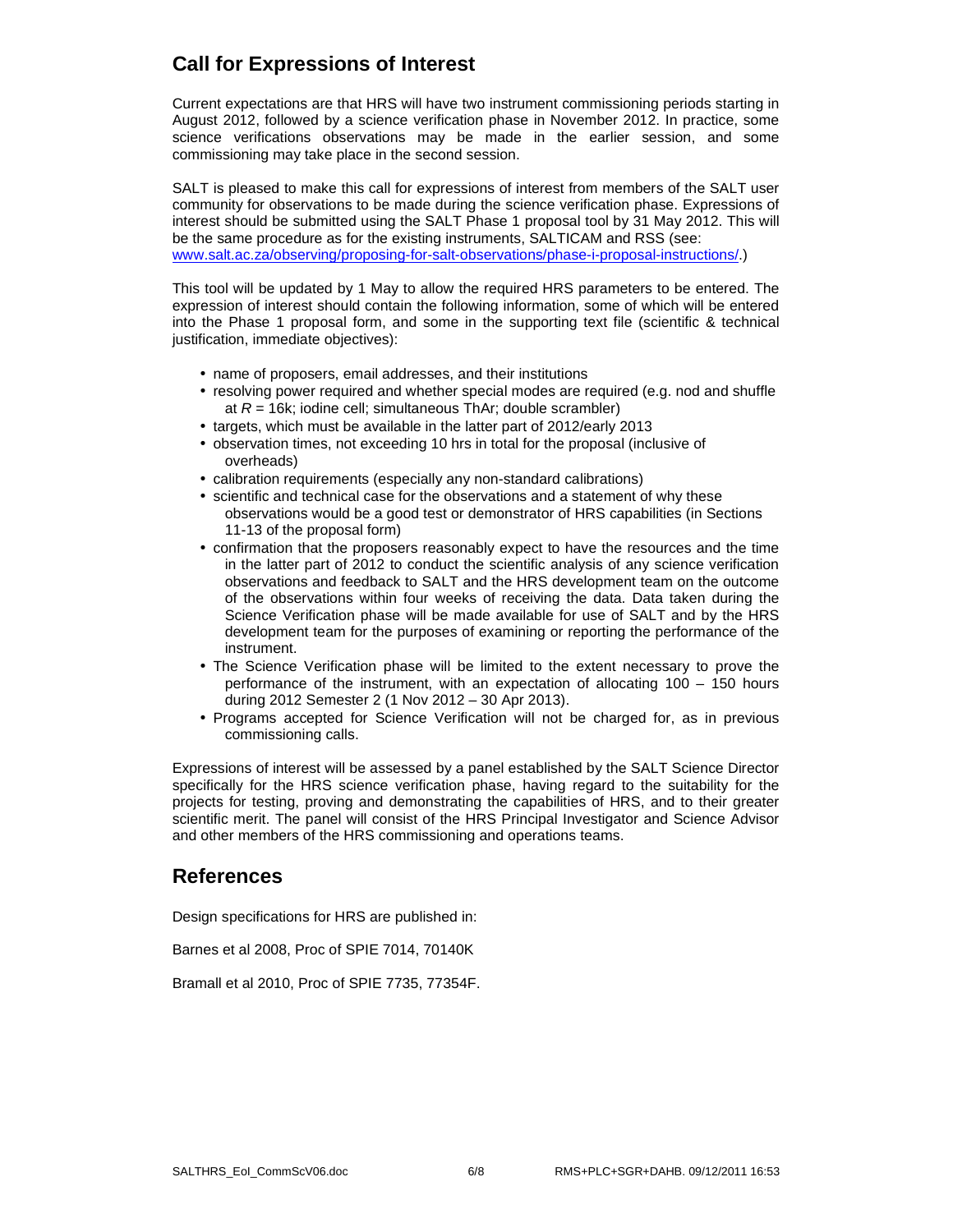## **Appendix:**

### **Science goals for SALT HRS** (circa 2000)

- Element abundance measurements, especially in extremely metal-deficient stars.
- \_ Stellar populations and dynamics of intermediate redshift galaxies.
- \_ Chromospheric modeling of early-mid M dwarfs.
- Spectra of very late M and early L dwarfs for modeling with PHOENIX.
- \_ High Balmer line spectra of late-type M flare stars.
- Stellar spectroscopy in globular clusters.
- Stellar spectroscopy in local group galaxies.
- \_ Time-resolved spectroscopic monitoring of flares on late-type stars.
- Rotational velocities of members of galactic clusters.
- \_ Follow-up studies of faint objects in COROT fields.
- \_ Extrasolar planet detection.
- \_ Asteroseismology.
- \_ Abundance studies in Magellanic Clouds.
- \_ RV studies in visual binaries.
- Line profile studies of pulsating stars.
- Doppler imaging of spotted stars.
- \_ To resolve Herbig-Haro Objects and flows near protostars.
- \_ Internal dynamics of star clusters and dwarf galaxies.

Element abundances for stars in the Galactic disk, bulge and halo, as well as stars in globular clusters and dwarf galaxies.

\_ Abundances and distance measurements for stars and QSO's in the direction of dwarf galaxies and high-velocity clouds.

\_ Abundance analyses of main-sequence, red giant branch and asymptotic giant branch stars in the field and in clusters.

- \_ Line profile work in moving atmospheres.
- Studies of highly peculiar stars.

Ultrahigh resolution spectroscopy of ISM - fine structure of diffuse bands, low abundance molecules etc.

- \_ Ultrahigh resolution spectroscopy of emission nebulae, CS shells.
- \_ Ultrahigh resolution spectroscopy of carbon stars, outflows etc.
- \_ Diffuse band carriers in the Magellanic Clouds.
- \_ Extrasolar planet detection and spectroscopy.
- $\overline{\phantom{a}}$  Spectroscopy of elliptical galaxies at moderate redshifts ( $z = 1-2$ ).
- \_ Spectroscopy of ultra high-redshift galaxies.
- $\_$  Redshift identification of DLA absorption at  $z < 2$ .

\_ Acquisition of large numbers of high precision radial velocity measures of cluster stars.

\_ Determination of distances to selected galactic and globular star clusters.

Determination of amount of absorption in the ISM along the line of sight to the clusters.

\_ Study of Galactic structure and stellar dynamics and stellar and Galactic evolution.

\_ Testing theoretical models for post-AGB evolution and discovering the

evolutionary origin of extreme helium stars.

Internal structure, physical dimensions and atmospheric activity in pulsating stellar remnants.

\_ Physical dimensions and stellar outflows from type IB supernovae progenitors.

\_ Abundance and pulsation studies of stellar remnants in globular clusters and other galaxies.

\_ Time-series spectroscopy of pulsating white dwarfs.

\_ Abundance analysis/high-precision time-series spectroscopy of pulsating A-type stars.

- \_ Line profile variation studies of pulsations in roAp stars.
- \_ Time resolved studies of emission lines in accretion disks.
- \_ Studies of chromospheres of active stars.
- \_ Jets and stellar outflows.
- Spectroscopy of cool secondaries in CVs.
- Monitoring of variable absorptions beta-Pictoris like stars.
- \_ Velocity curves of eclipsing binary stars in the Magellanic Clouds.
- Doppler imaging of the secondary stars in cataclysmic variable stars.
- Radial velocity searches for double degenerate binary stars.
- Spectra of luminous, compact stellar systems--super star clusters (such as NGC 1705).